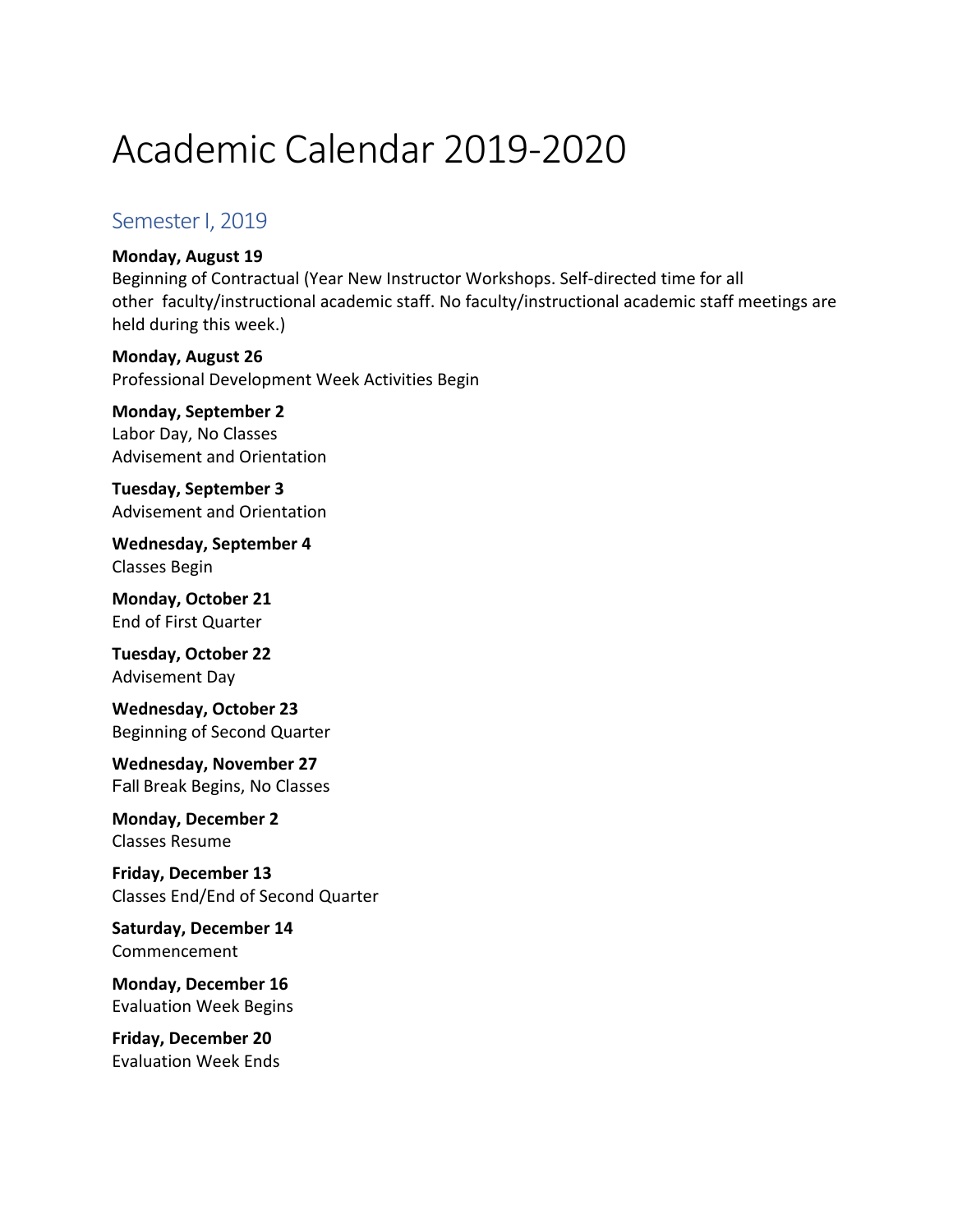**Thursday, January 2, 2020** Contractual Semester Ends (For Faculty/Instructional Academic Staff on Semester Contract)

#### WinTerm, 2020

**Monday, January 6** WinTerm Classes Begin 

**Monday, January 20** Martin Luther King Day, No classes

**Saturday, January 25** WinTerm Classes End

### Semester II, 2020

**Friday, January 3** Contractual Semester Begins (For Faculty/Instructional Academic Staff on Semester Contract)

**Monday, January 6** Professional Development Week Activities Begin for Faculty/Staff

**Monday, January 20** Martin Luther King Day, No classes

**Monday, January 27** Classes Begin 

**Friday, March 13** End of Third Quarter 

**Friday, March 13** Spring Break begins at 5:00 pm 

**Saturday, March 14-Sunday, March 22** Spring Break Week, No Classes

**Monday, March 23** Classes Resume

**Monday, March 23** Beginning of Fourth Quarter

**Tuesday, March 31** Advisement Day

**Friday, May 8** Classes End/End of Fourth Quarter 

Saturday, May 9 Commencement